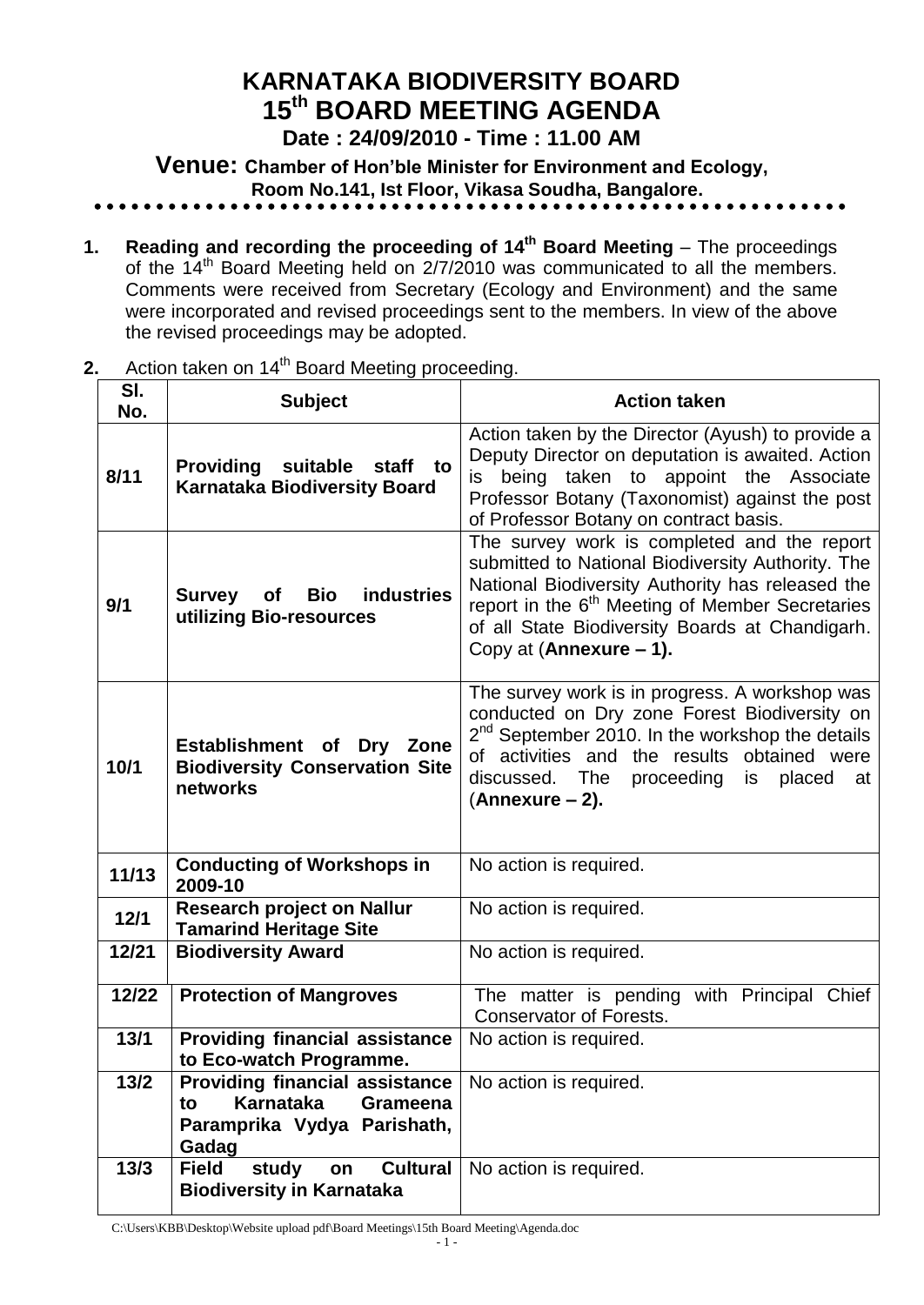| $13/5$ | <b>Conducting Consultative</b>   No action is required.<br><b>Meeting on Biodiversity.</b>                 |                                                                                                                                                                                                                                                         |
|--------|------------------------------------------------------------------------------------------------------------|---------------------------------------------------------------------------------------------------------------------------------------------------------------------------------------------------------------------------------------------------------|
| 13/6   | <b>Declaring</b><br>Ambargudda<br>as<br><b>Heritage Site.</b>                                              | This matter is pending with the Government.                                                                                                                                                                                                             |
| $13/7$ | <b>Conducting</b><br>meeting<br>of<br><b>Biodiversity</b><br><b>Management</b><br><b>Committee members</b> | The Deputy Conservator of Forests (Social<br>Forestry) have been instructed to conduct the<br>meeting<br>Biodiversity<br>of<br>Management<br>Committees.                                                                                                |
| 13/10  | Seminar<br><b>Environmental</b><br>on<br><b>Impact on Biodiversity.</b>                                    | No action is required.                                                                                                                                                                                                                                  |
| 13/11  | Bt. Brinjal - Bt. Crop                                                                                     | The report of National Biodiversity Authority is<br>awaited. The action will be taken after receipt of<br>the report.                                                                                                                                   |
| 13/12  | <b>Vegetation Mapping by Forest</b><br><b>Survey of India</b>                                              | The reply from Principal Chief Conservator of<br>Forests is awaited.                                                                                                                                                                                    |
| 14/1   | Removal of some species<br>from the purview of Biological<br>under<br>Diversity Act 2002<br>Section-40.    | The Botanical Survey of India and Department<br>of Botany in various Universities have been<br>addressed for their opinion. Action will be taken<br>after receipt of the same. (Annexure-3).                                                            |
| $14/2$ | <b>Instituting Award for Agro</b><br><b>Biodiversity</b><br><b>Animal</b><br>and<br><b>Diversity</b>       | As decided by the Board the Agro-Biodiversity<br>Award have been instituted. (Annexure-4).                                                                                                                                                              |
| 14/3   | <b>Declaring Heritage Sites</b>                                                                            | It is stated that GKVK vegetation area and<br>Hogrekhan, Chickmagalore district have been<br>declared as Heritage Sites by the Government.<br>(Annexure-5) The proposal on Ambargudda<br>Netrani<br>Island is pending<br>with the<br>and<br>Government. |
| 14/4   | <b>Site</b><br><b>Heritage</b><br><b>Management</b><br><b>Rules</b>                                        | Heritage Site Management Rules are being<br>modified as per the suggestion received by<br>National Biodiversity Authority. The modified<br>rules will be placed in the Next Board Meeting.                                                              |
| 14/5   | <b>Declaration of Heritage Trees</b>                                                                       | have<br>been<br>submitted<br>The<br>proposals<br>to<br>Government (Annexure-6)                                                                                                                                                                          |
| 14/6   | Accounts for 2009-10                                                                                       | The Accounts for 2009-10 was submitted to<br>Accountant General- Karnataka. The Audit<br>paras and audit reports are received. The replies<br>submitted to Accountant General (Annexure-7)                                                              |
| 14/7   | <b>TDS Payment through Internet</b><br><b>Banking</b>                                                      | No action is required.                                                                                                                                                                                                                                  |
| 14/8   | <b>Protection of Estuaries</b>                                                                             | The survey work of Kali and Aghanashini<br>Estuaries to declare certain patches as Heritage<br>sites taken up by Department of Marine Biology,<br>Karwar is under progress. Further action will be<br>taken after receipt of the report.                |
| 14/9   | <b>Preparation</b><br>of documentary<br>film                                                               | Action is being taken to call for Expression of<br>interest on this.                                                                                                                                                                                    |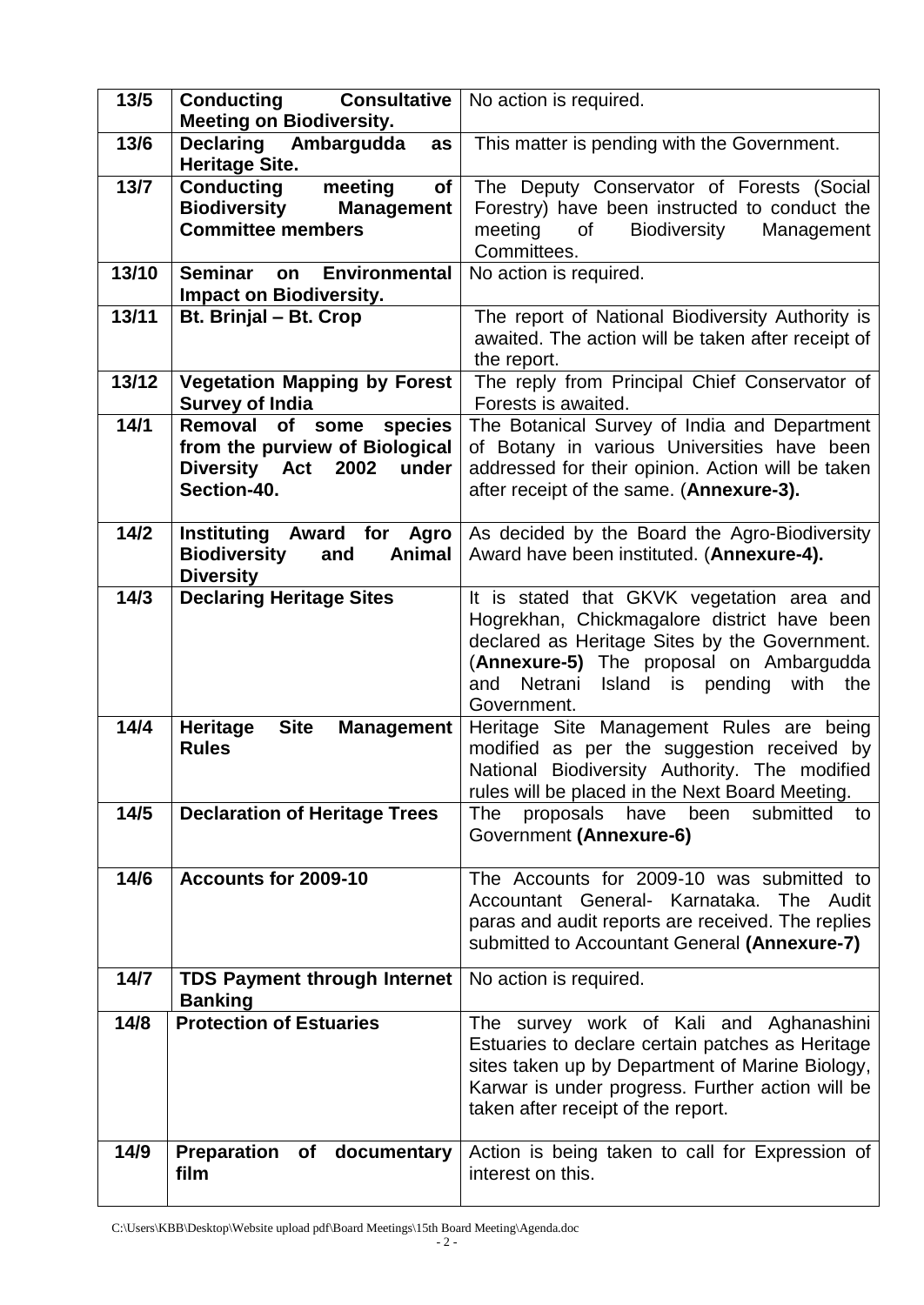| 14/10 |                                                |                                                                                         |
|-------|------------------------------------------------|-----------------------------------------------------------------------------------------|
|       | <b>Conference of Biodiversity</b>              | The information has been received from various                                          |
|       | <b>Management Committees in</b>                | districts. Most of the Biodiversity Management                                          |
|       | <b>Bangalore</b>                               | Committee members are busy in Agriculture                                               |
|       |                                                | works due to seasonal nature of works and                                               |
|       |                                                |                                                                                         |
|       |                                                | advised the Board to conduct the Workshop                                               |
|       |                                                | after Agriculture season is over. Action will be                                        |
|       |                                                | taken accordingly. This is brought to the notice                                        |
|       |                                                | of the Board.                                                                           |
| 14/11 |                                                | <b>Biodiversity</b><br><b>The</b><br>was                                                |
|       | <b>Conducting workshop on Agro</b>             | workshop<br>Agro<br>on                                                                  |
|       | <b>Biodiversity</b>                            | conducted on 12 <sup>th</sup> August 2010. The proceeding                               |
|       |                                                | of the workshop is placed at (Annexure-8).                                              |
| 14/12 | <b>Amendment to Karnataka Tree</b>             | According to the decision of the Board in the                                           |
|       | preservation Act.                              | interest of conservation of tree species the                                            |
|       |                                                | Principal Chief Conservator of Forests has been                                         |
|       |                                                | addressed in this matter to take necessary                                              |
|       |                                                |                                                                                         |
|       |                                                | action as suggested by the Board.                                                       |
| 14/13 | Preparation of district level                  | It is stated that Hon'ble Minister for Ecology and                                      |
|       | <b>Action plan on Biodiversity</b>             | and<br>Chairman,<br>Karnataka<br>Environment                                            |
|       |                                                | Biodiversity Board has addressed the RDPR to                                            |
|       |                                                | instruct the Chief Executive Officers of Zilla                                          |
|       |                                                | Panchayath to form Expert committees in the                                             |
|       |                                                | district and get the District level Action plan on                                      |
|       |                                                | biodiversity prepared in accordance<br>with                                             |
|       |                                                |                                                                                         |
|       |                                                | Karnataka State Strategy and Action Plan on                                             |
|       |                                                | biodiversity and submit the same for further                                            |
|       |                                                | action.                                                                                 |
| 14/14 | Project proposal of Pilukula                   | submitted<br>the<br>proposal has<br>been<br>A<br>to                                     |
|       | <b>Nisarga Dhama Society (R)</b>               | Government to issue a Government order on the                                           |
|       |                                                | above subject. (Annexure-9).                                                            |
|       |                                                |                                                                                         |
|       |                                                |                                                                                         |
|       |                                                |                                                                                         |
| 14/15 | <b>Declaration</b><br>from<br><b>Bio-</b>      | Notices were issued to defaulting companies.                                            |
|       | <b>industries</b>                              | Majority of the companies have submitted                                                |
|       |                                                | declaration on Bio resources.                                                           |
|       |                                                |                                                                                         |
| 14/16 | Project proposal of Baseline                   | subject was<br>discussed<br>with<br>the<br>The                                          |
|       | profiling of Cultural-Heritage                 | representative of IINDICUS. He has revised the                                          |
|       | <b>Biodiversity</b><br><b>Resources</b><br>in. | project proposal and resubmitted the same                                               |
|       | <b>Select</b><br><b>Eco-Zones</b><br>of        | which<br>before<br>for<br>is<br>the<br><b>Board</b>                                     |
|       |                                                | placed                                                                                  |
|       | Karnataka.                                     | consideration. The project is<br>profiling<br>of                                        |
|       |                                                | information on cultural expression of people                                            |
|       |                                                | related to Biodiversity and associated Traditional                                      |
|       |                                                | Knowledge. The amount requested is very high.                                           |
|       |                                                | The budget position of the Board is not good in                                         |
|       |                                                | view of various commitments such as Dry zone                                            |
|       |                                                | Forest conservation project, Western Ghat                                               |
|       |                                                |                                                                                         |
|       |                                                | Studies and Preparation of documentary film.                                            |
|       |                                                | Etc., The project may be scaled down and the                                            |
|       |                                                | duration may be 1 <sup>1/2</sup> year. Funds for office                                 |
|       |                                                | maintenance can not be given from the Board.                                            |
|       |                                                | The Board may take a decision. Board may<br>consider reasonable funding. (Annexure-10). |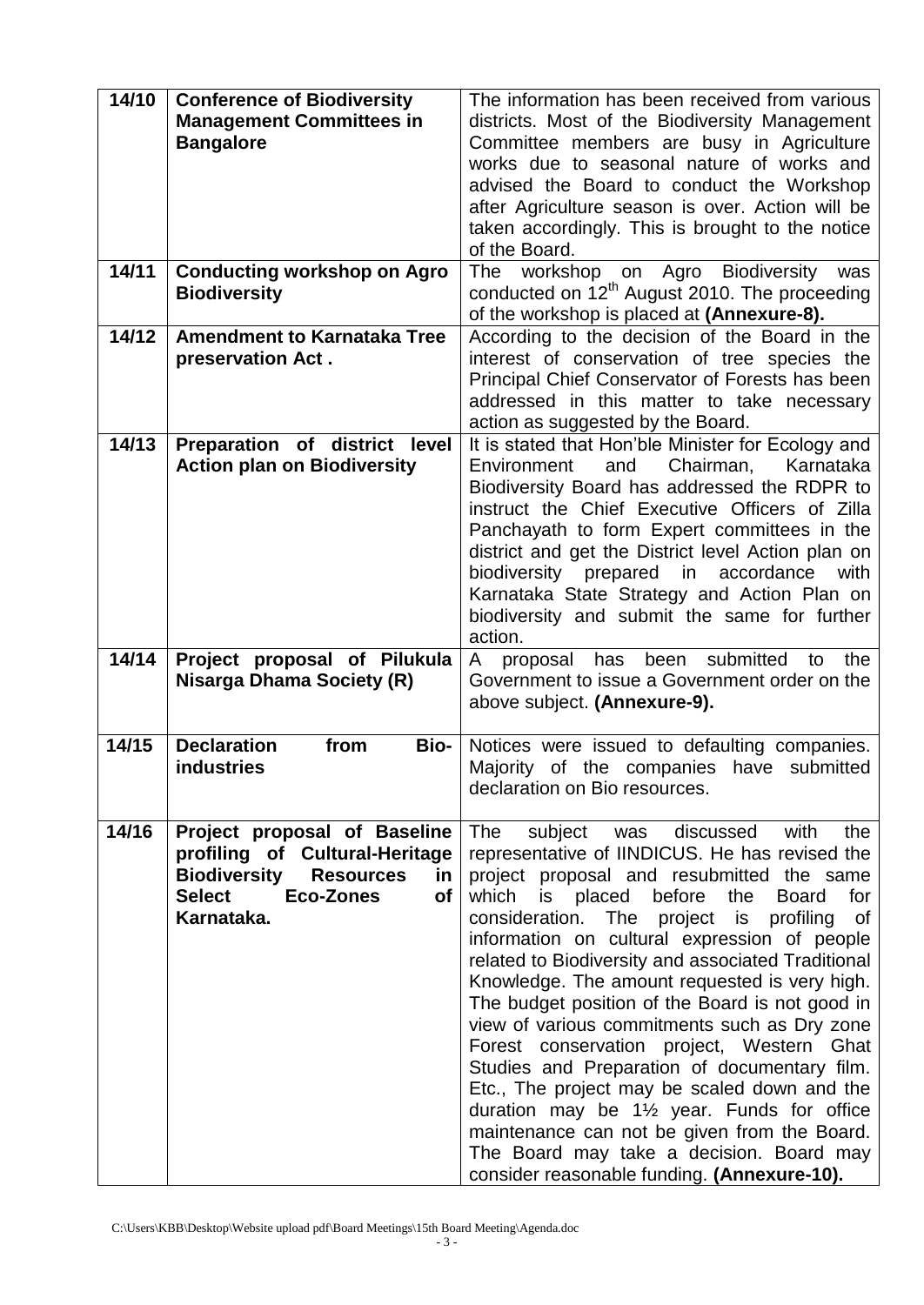| 15/1   | <b>Declaration</b><br><b>of</b><br><b>Natural</b><br><b>Heritage Site</b>    | The Chairman Western Ghat has submitted the<br>following proposals for declaration as Natural<br>Heritage Sites. (Annexure-11).<br>1.  ಸಹಸ್ರಲಂಗ, ಶಿರಸಿ ತಾಲ್ಲೂಕು, ಉತ್ತರ ಕನ್ನಡ ಜಿಲ್ಲೆ<br>2. ಹೊಸಗುಂದ ದೇವರಕಾಡು, ನಾಗರ ತಾಲ್ಲೂಕು ಶಿವಮೊಗ್ಗ<br>ಜಿಲ್ಲೆ.<br>3. ಮತ್ಸ್ಯಧಾಮಗಳು ಶಿಶಿಲ – ಬೆಳ್ತಂಗಡಿ ತಾಲ್ಲೂಕು ಮತ್ತು<br>ಸೀತಾನದಿ (ಹೆಚ್ರಿ) ಕುಂದಾಮರ ತಾಲ್ಲೂಕು.<br>4. ಕಾರವಾರ ಬಳ ಕಾಳ ನದಿಯ ಅತಿ ಸೂಕ್ಷ್ಯ ಪ್ರದೇಶ / ಕಾಂಡ್ಲಾ<br>ಸಂರಕ್ಷಿತ ಪ್ರದೇಶ<br>5. ಕುಮಬಾ ತಾಲ್ಲೂಕಿನ ಅಫನಾಶಿನಿ ನದಿಯ ಅತಿ ಸೂಕ್ಷ್ಮ<br>ಪ್ರದೇಶ / ಕಾಂಡ್ಲಾ ಪ್ರದೇಶ<br>The proposal is placed for consideration. Board<br>may accept in principal to declare the above for<br>conservation and protection under relevant acts.<br>The detailed information will be obtained from<br>concerned field officers as per the format and<br>the same will be placed before the Board after<br>discussion in the Expert Committee.                                                                                                                                                                                                                                                                                                                                                                                                                                                                                                                                                                                                                                                      |
|--------|------------------------------------------------------------------------------|----------------------------------------------------------------------------------------------------------------------------------------------------------------------------------------------------------------------------------------------------------------------------------------------------------------------------------------------------------------------------------------------------------------------------------------------------------------------------------------------------------------------------------------------------------------------------------------------------------------------------------------------------------------------------------------------------------------------------------------------------------------------------------------------------------------------------------------------------------------------------------------------------------------------------------------------------------------------------------------------------------------------------------------------------------------------------------------------------------------------------------------------------------------------------------------------------------------------------------------------------------------------------------------------------------------------------------------------------------------------------------------------------------------------------------------------------------------------------------------------------------|
| $15/2$ | <b>Declaration</b><br><b>of</b><br>Agro<br><b>Biodiversity Heritage Site</b> | The Chairman, Western Ghat has suggested the<br>following for Declaration of Agro Biodiversity<br>Heritage Site.<br>The Varada river takes birth in Sagar taluk of<br>Shimoga district. It flows through Sorab, Sirsi,<br>Hangal taluks and joins Thunghbadhra river. It<br>flows in a slow pace. But, this river is known to<br>cause floods every year. So, agricultural<br>practices, biodiversity of this area evolved in<br>complement with flood situation. Paddy is the<br>main crop of this river basin. In this river basin<br>there are number of flood tolerant paddy<br>varieties. These paddy verities are also deep<br>water varieties. These varieties tolerate flood<br>situation even upto a period of one month and<br>they are resistant to pest and diseases. In<br>Varada river basin paddy is grown in traditional<br>methods. New improved varieties of paddy do<br>not survive in this situation. Paddy varieties from<br>in this river basin are known to contain medicinal<br>values. To quote an example "Kari batha"<br>variety grown in this area is used for treatment<br>of herpes. Even the culture associated with<br>paddy cultivation in this area is different and<br>unique. Once this area is declared as "Agro<br>biodiversity Heritage Site" this will motivate<br>paddy growers in this area to conserve these<br>valuable varieties and help them to sell their<br>seeds and their products under heritage Site<br>tag. The Board may consider in principal to |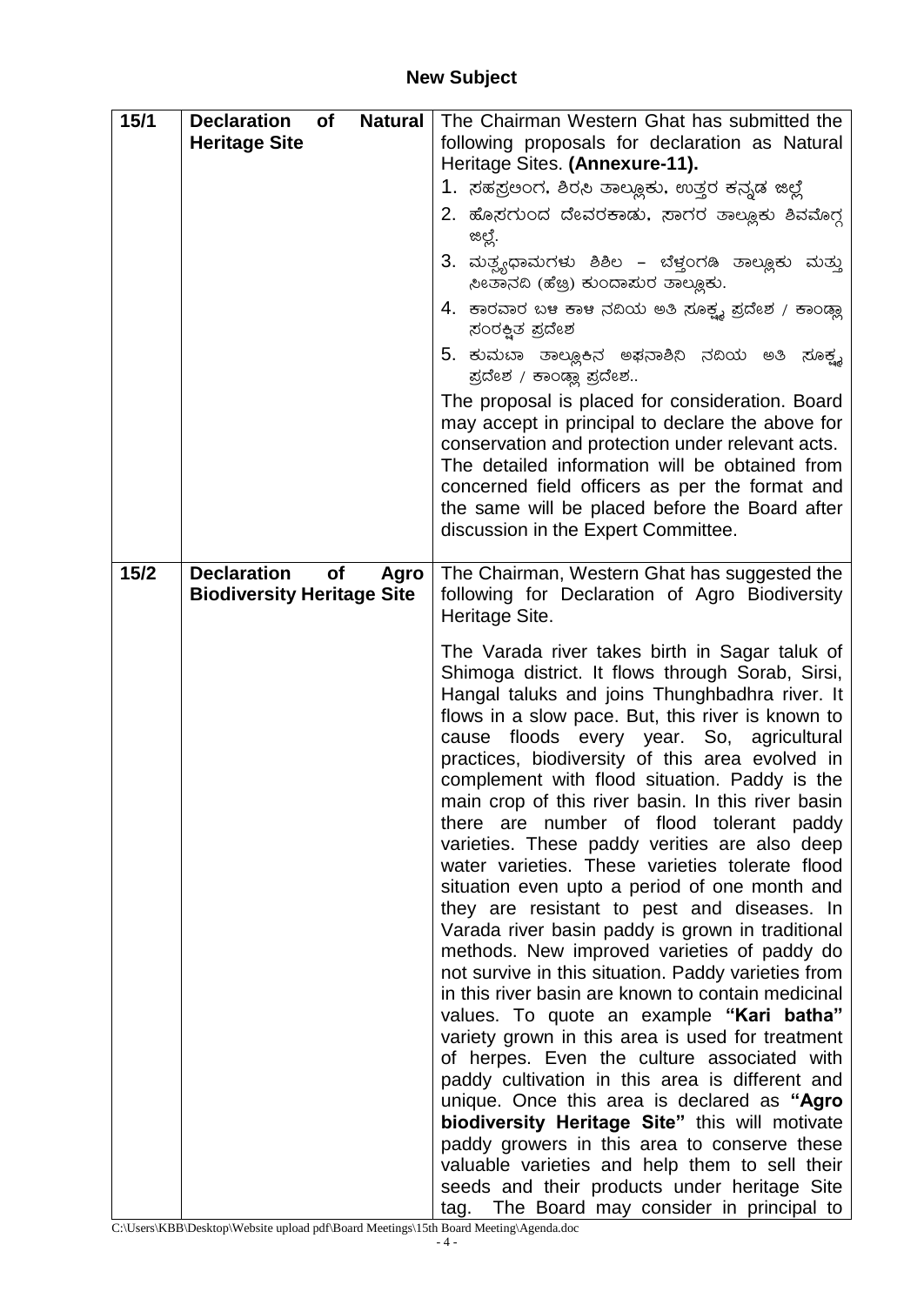|      |                                                       | declare the same as Heritage Site. The subject<br>will be placed before Expert Committee for<br>discussion.                                                                                                                                                                                                                                                                                                                                                                                                                                                                       |
|------|-------------------------------------------------------|-----------------------------------------------------------------------------------------------------------------------------------------------------------------------------------------------------------------------------------------------------------------------------------------------------------------------------------------------------------------------------------------------------------------------------------------------------------------------------------------------------------------------------------------------------------------------------------|
| 15/3 | Declaration of some river<br>patches as Heritage Site | It is state that Prof. Madhay Gadgil and others of<br>Indian Institute of Science were assigned the<br>task of preparing the Strategy and Action plan<br>on Biodiversity for Karnataka State. In their<br>report they had suggested 16 patches in various<br>rivers to declare as fish sanctuaries for<br>protecting inland fish species in Karnataka which<br>are under threat. The Fisheries Department with<br>lot of persuasion has declared 7 patches as Fish<br>sanctuaries under Karnataka Inland fisheries<br>(Conservation Development and Regulation Act)<br>$-1996$ ). |

| <b>S1No</b>    | Name of the location | Taluka       | <b>River</b> | <b>District</b> |
|----------------|----------------------|--------------|--------------|-----------------|
| 1              | Chippalagudda        | Thirthahally | Thungabadhra | Shimoga         |
| $\overline{2}$ | Hariharapura         | Koppa        | Thungabadhra | Chickmagalore   |
| 3              | Sringeri             | Sringeri     | Thunga       | Chickmagalore   |
| 4              | Thodikana            | Sulva        | Chandragiri  | D.Kannada       |
| 5              | Thingle              | Karkala      | Seethanadi   | Udupi           |
| 6              | Matturu              | Shimoga      | Thunga       | Shimoga         |
| 7              | Bacchnayakanagundi   | Sulya        | Kllaje       | D.K             |
| 8              | Shivanasamudra from  | Malavalli &  | Cauvery      | Mandya &        |
|                | Muttatti             | Kollegal     |              | Chamrajanagar   |
| 9              | Nisargadhama         | Kushalanagar | Cauvery      | Madikeri        |
| $\overline{0}$ | Jammathagi           | Koppa        | Thunga       | Chickmagalore   |
| 11             | Bachnayakana Gundi   | Sulya        | Kumaradhara  | D.Kannada       |
| 12             | Baghavathi Chaya     | Surapur      | Krishna      | Gulbarga        |
|                | Kolla                |              |              |                 |
| 13             | Dharmasthala Bathing | Belthangadi  | Netravati    | D.Kannada       |
|                | Gaht                 |              |              |                 |
| 14             | Nallur               | Sulya        | Kumaradhara  | D.Kannada       |
| 15             | Uppukala, Balugodu   | Sulya        | Kllaje       | D.Kannada       |
| 16             | Ramaguli             | Ankola       | Gangavati    | Uttara Kannada  |

|      |                       | The 9 patches from SI.No. 8 to 16 are still to be<br>declared. Unfortunately the Fisheries<br>Department is not taking action inspite of<br>persuasion. It is therefore suggested that<br>instead of perusing the matter with Fisheries<br>Department the Board may take action to<br>recommend the 9 patches to be declare as<br>Biological Heritage Sites under Biological<br>Diversity Act 2002. |
|------|-----------------------|-----------------------------------------------------------------------------------------------------------------------------------------------------------------------------------------------------------------------------------------------------------------------------------------------------------------------------------------------------------------------------------------------------|
| 15/4 | <b>Dryzone</b>        | <b>Forest</b> The Karnataka has established Dry zone                                                                                                                                                                                                                                                                                                                                                |
|      |                       | <b>Biodiversity Conservation   Biodiversity Sites network in 13 districts of Dry</b>                                                                                                                                                                                                                                                                                                                |
|      | <b>Sites Network.</b> | zone ie., Bidar, Raichur, Bangalore Rural,                                                                                                                                                                                                                                                                                                                                                          |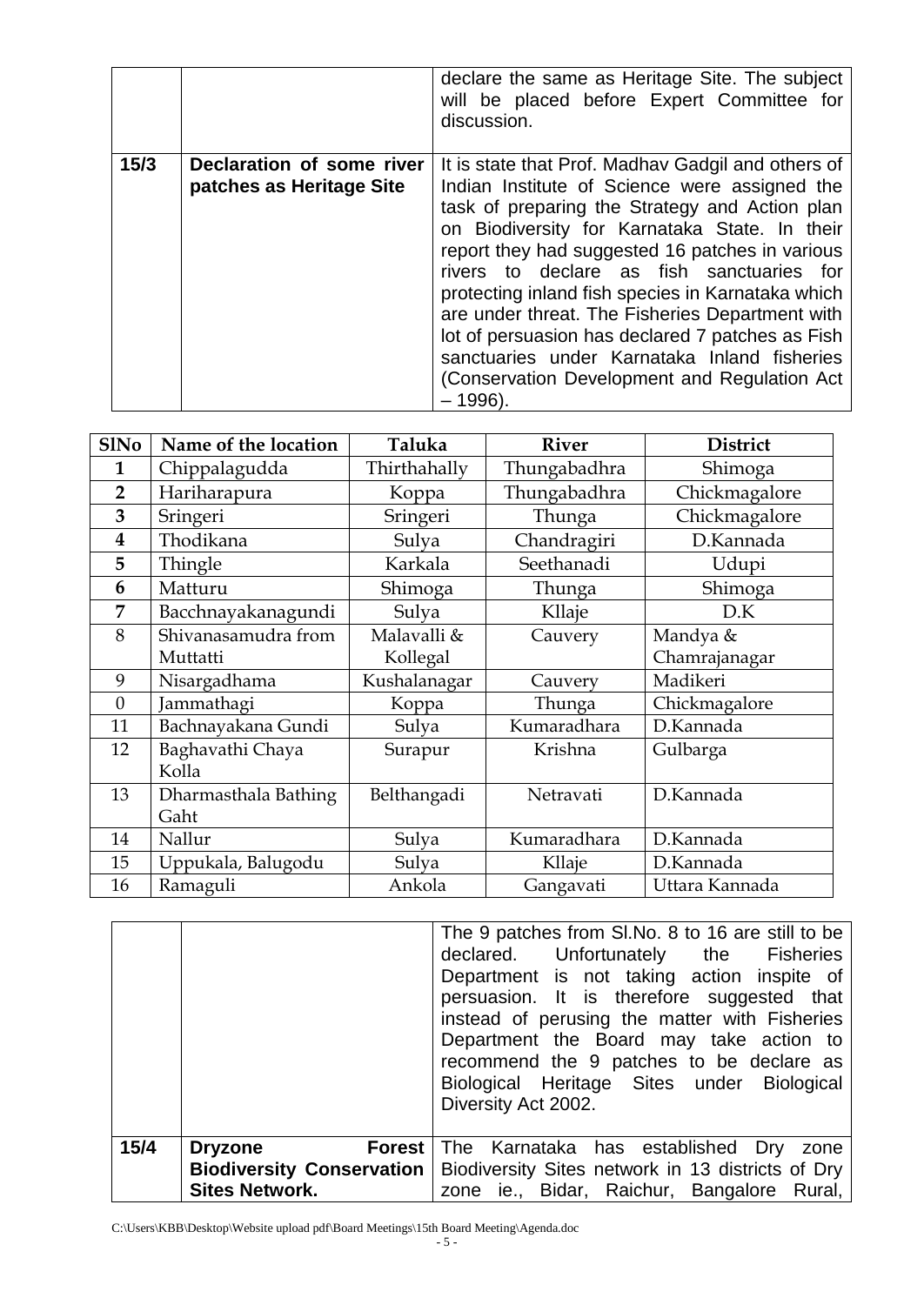|      |                                                                                                                                          | Chitradurga, Gulbarga,<br>Bijapur, Koppal,<br>Mandya, Tumkur, Bellary, Davangere, Kolar and<br>Bagalkote by demarking the patches in dry<br>zones of natural forest. These patches are fully<br>protected, these patches are having several<br>species which are endemic in dry zone and<br>restricted to some of the patches. These are the<br>species having high potential usage in future. In<br>view of the importance of Dry zone biodiversity it<br>is suggested that these patches may be declare<br>as Heritage Site under the Biological Diversity<br>Act 2002. The details are placed at (Annexure-<br>$12)$ .                                                                                                                                                                 |
|------|------------------------------------------------------------------------------------------------------------------------------------------|-------------------------------------------------------------------------------------------------------------------------------------------------------------------------------------------------------------------------------------------------------------------------------------------------------------------------------------------------------------------------------------------------------------------------------------------------------------------------------------------------------------------------------------------------------------------------------------------------------------------------------------------------------------------------------------------------------------------------------------------------------------------------------------------|
| 15/5 | National conference<br>on<br>climate change<br>its<br>and<br>impact<br><b>Natural</b><br>on<br>Resources from 18th-20th<br>October 2010. | Bangalore University, Department<br>The<br>of<br>Environmental Science is organizing a Seminar.<br>They have requested for financial assistance<br>from the Board. The Board may consider the<br>request and provide Rs. 25,000/- as<br>$Co-$<br>sponsorship. Annexure-13.                                                                                                                                                                                                                                                                                                                                                                                                                                                                                                                |
| 15/6 | <b>Conservation of</b><br><b>Traditional Varieties of</b><br>paddy.                                                                      | The Chairman, Western Ghat Task Force has<br>informed that there are many varieties of paddy<br>in and around of Banavasi Village of Uttara<br>Kannada District.<br>In order to popularize the conservation of<br>Traditional varieties of paddy a workshop was<br>organized at Banavasi on 06/09/2010.<br>The<br>Chairman, Western Ghat Taksk Force<br>has<br>requested to provide financial support of Rs.<br>35,000. The amount is to be released to Deputy<br>Conservator of Forests, Sirsi, The Chairman,<br>Western Ghat Task Force was informed that the<br>financial position of the Board is not good.<br>Hence so much of amount can not be provided.<br>He has agreed for Rs. 25,000/-. The Board is<br>requested to consider and agree to provide the<br>same. (Annexure-14). |
| 15/7 | <b>Composition of Expert</b><br><b>Committees</b>                                                                                        | The Board has formed the Expert Committee as<br>below.<br>1. Exert Committee on Heritage Sites.<br>2. Expert Committee on Agro Biodiversity.<br>It is informed that the Chairperson of Expert<br>Committee on Agro Biodiversity has expressed<br>his inability to spare time to chair the meeting<br>due to personal reasons. In view of the above<br>the Board may take a decision regarding the<br>chairing the meeting of Expert Committee.<br>(Annexure-15).                                                                                                                                                                                                                                                                                                                          |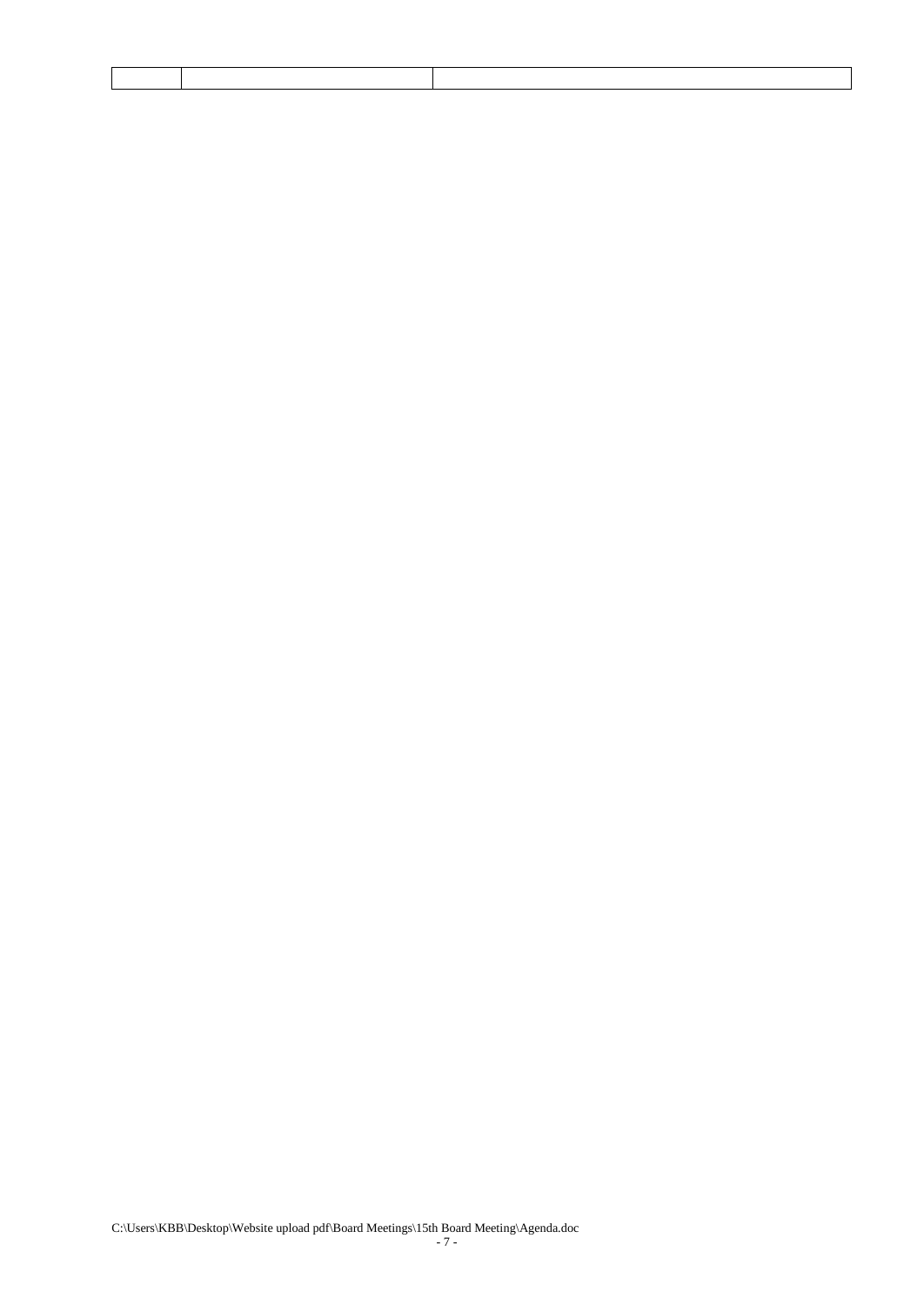| 15/8 | <b>National Award</b>                                     | Board is informed that the National<br>The<br>Biodiversity Authority and Government of India<br>has conferred the best Biodiversity Board award<br>in India for 2009 to Karnataka Biodiversity Board<br>for its over all performances in implementation of<br>Biological Diversity Act 2002. (Annexure-16).                                                                                                                                        |
|------|-----------------------------------------------------------|----------------------------------------------------------------------------------------------------------------------------------------------------------------------------------------------------------------------------------------------------------------------------------------------------------------------------------------------------------------------------------------------------------------------------------------------------|
| 15/9 | <b>Financial assistance to</b><br>the Lake 2010 Symposium | Karnataka State Council for Science<br>and<br>Technology, Indian Institute of Science,<br>Bangalore is organizing a Lake 2010<br>Symposium - Wetlands, Biodiversity and Climate<br>Change on 22-24 December 2010. The proposal<br>has received from Secretary (Ecology and<br>Environment). They have requested for financial<br>assistance from the Board. The Board is<br>requested to consider and agree to provide the<br>same. (Annexure-17). |

**Additional Principal Chief Conservator of Forests and Member Secretary.**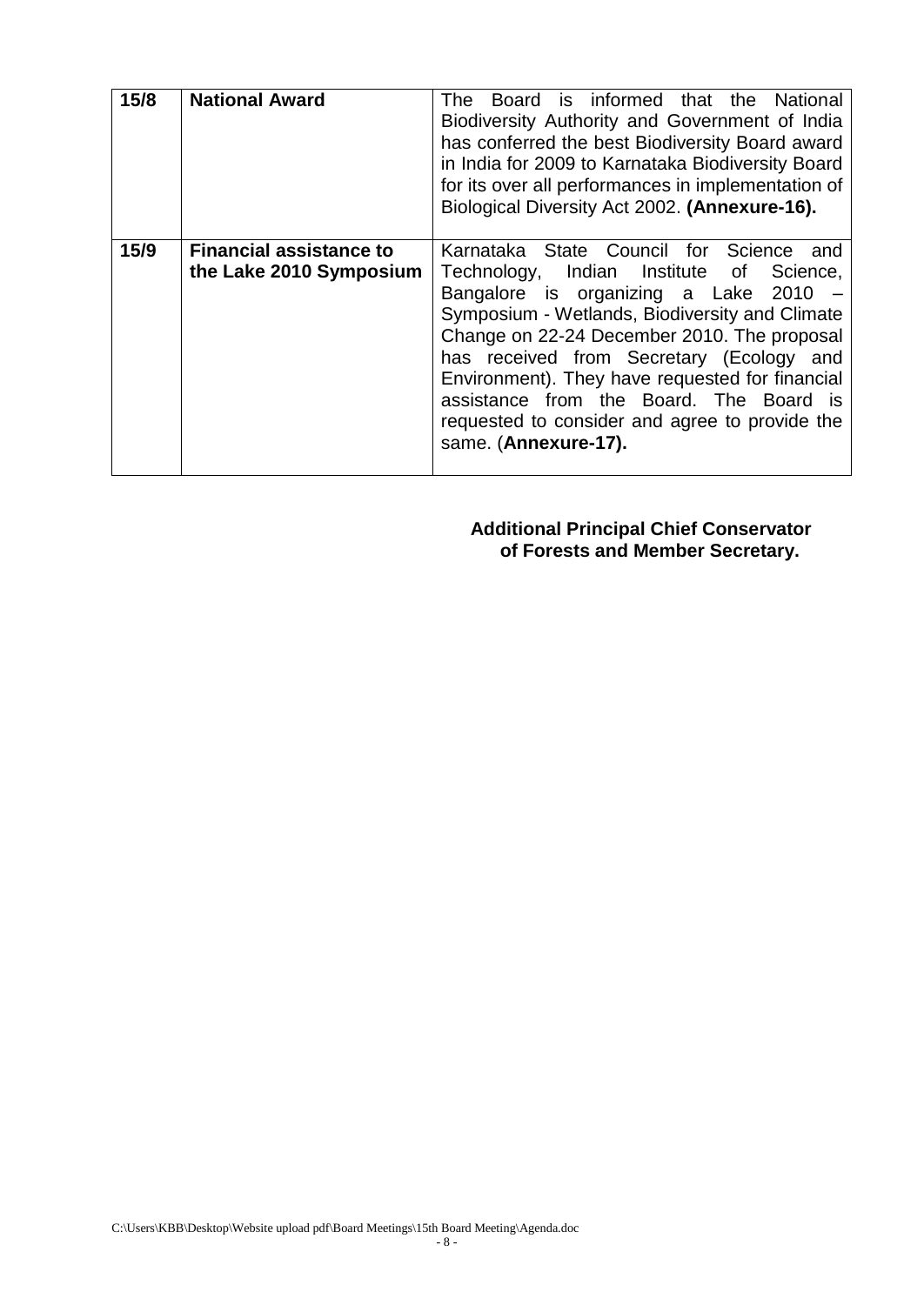## **KARNATAKA BIODIVERSITY BOARD th BOARD MEETING AGENDA**

# **INDEX**

| SI.<br>No      | <b>Subject</b>                                                                                    | Page<br>No |
|----------------|---------------------------------------------------------------------------------------------------|------------|
| $\mathbf{1}$   | Agenda for 15 <sup>th</sup> Board Meeting                                                         | $1 - 3$    |
| $\overline{2}$ | Proceedings of the 14 <sup>th</sup> Board Meeting held on 2/7/2010                                | $8 - 17$   |
| 3              | Action taken on 14 <sup>th</sup> Board Meeting                                                    |            |
| 4              | New subjects for 15 <sup>th</sup> Board Meeting                                                   | $4 - 7$    |
|                | <b>Annexure</b>                                                                                   |            |
| $\mathbf 1$    | Survey of Bio Industries Utilizing Bio Resources in Karnataka                                     | 18         |
| 2              | Proceedings of workshop on Dry Zone Forest Biodiversity                                           | 19-23      |
| 3              | Letters are addressed to Botanical Survey of India and Dept of Botany<br>in various universities. | 24-25      |
| 4              | Instituting Award for Agro Biodiversity                                                           | 26-27      |
| 5              | Notifications of Declaring Heritage Sites (GKVK & Hogrekhan)                                      | 28-33      |
| 6              | <b>Declaration of Heritage Trees</b>                                                              | 34         |
| $\overline{7}$ | Accounts for 2009-10                                                                              | 35-43      |
| 8              | Proceedings of Workshop on Agro Biodiversity                                                      | 44-48      |
| 9              | Project proposal of Pilukula Nisarga Dhama Society (R)                                            | 49-50      |
| 10             | Project Proposal of Baseline profiling of Cultural-Heritage Biodiversity                          | 51         |
| 11             | Declaration of Natural Heritage Site                                                              | 52         |
| 12             | Dry zone Forest Biodiversity Conservation Sites Network.                                          | 53         |
| 13             | Proposal for funding for National Conference on Climate Change                                    | 54         |
| 14             | Conservation of Traditional Varieties of paddy                                                    | 55         |
| 15             | <b>Composition of Expert Committees.</b>                                                          | 56-58      |
| 16             | National Award of Best Biodiversity Board                                                         | 59         |
| 17             | Financial Assistance to the Lake 2010 Symposium                                                   | 60         |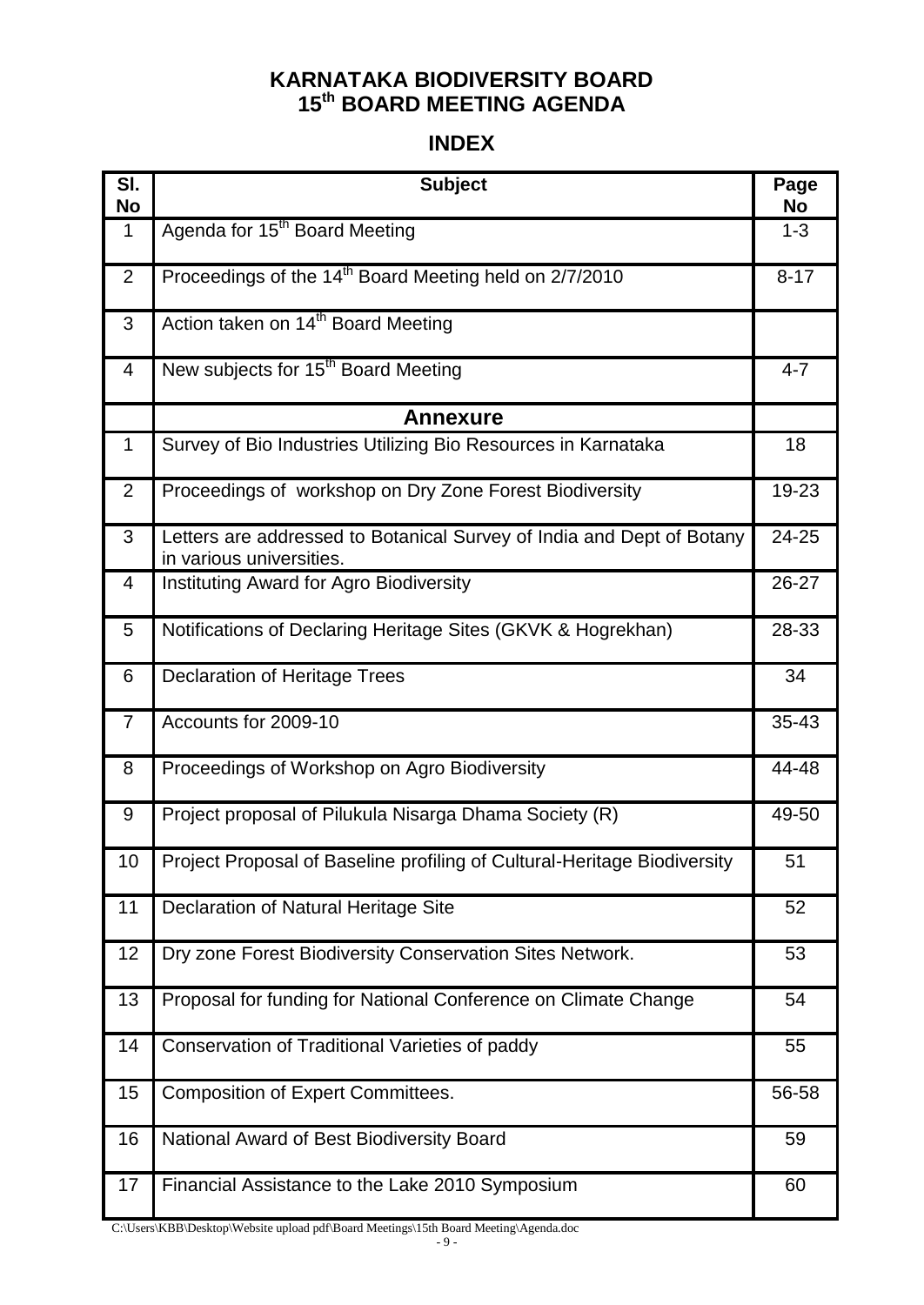#### **Additional Agenda**

 Sub: Integrated Ecological Carrying Capacity Study of Uttara Kannada District- reg Ref: Agenda No. 15/10

 **\*\*\*\*\*\*\*\*\*\***

The Centre for Ecological Sciences (Indian Institute of Science) had proposed a project for Research on Integrated Ecological Carrying Capacity Study of Uttara Kannada District, Karnataka The Government of Karnataka approved the same. This office has entrusted the Research work to Centre for Ecological Sciences (Indian Institute of Science) Accordingly Centre for Ecological Sciences (Indian Institute of Science) has taken up the wok under the guidance of Western Ghat Task force and monitoring by Karnataka Biodiversity Board.

The Centre for Ecological Sciences (Indian Institute of Science) has submitted some recent publication to Karnataka Biodiversity Board and invited suggestions **(Annexur-17)**. The same is placed before the Board the members are requested to give their opinion and suggestions on the above, the same will be discussed in the next board meeting.

> **Additional Principal Chief Conservator of Forests and Member Secretary**